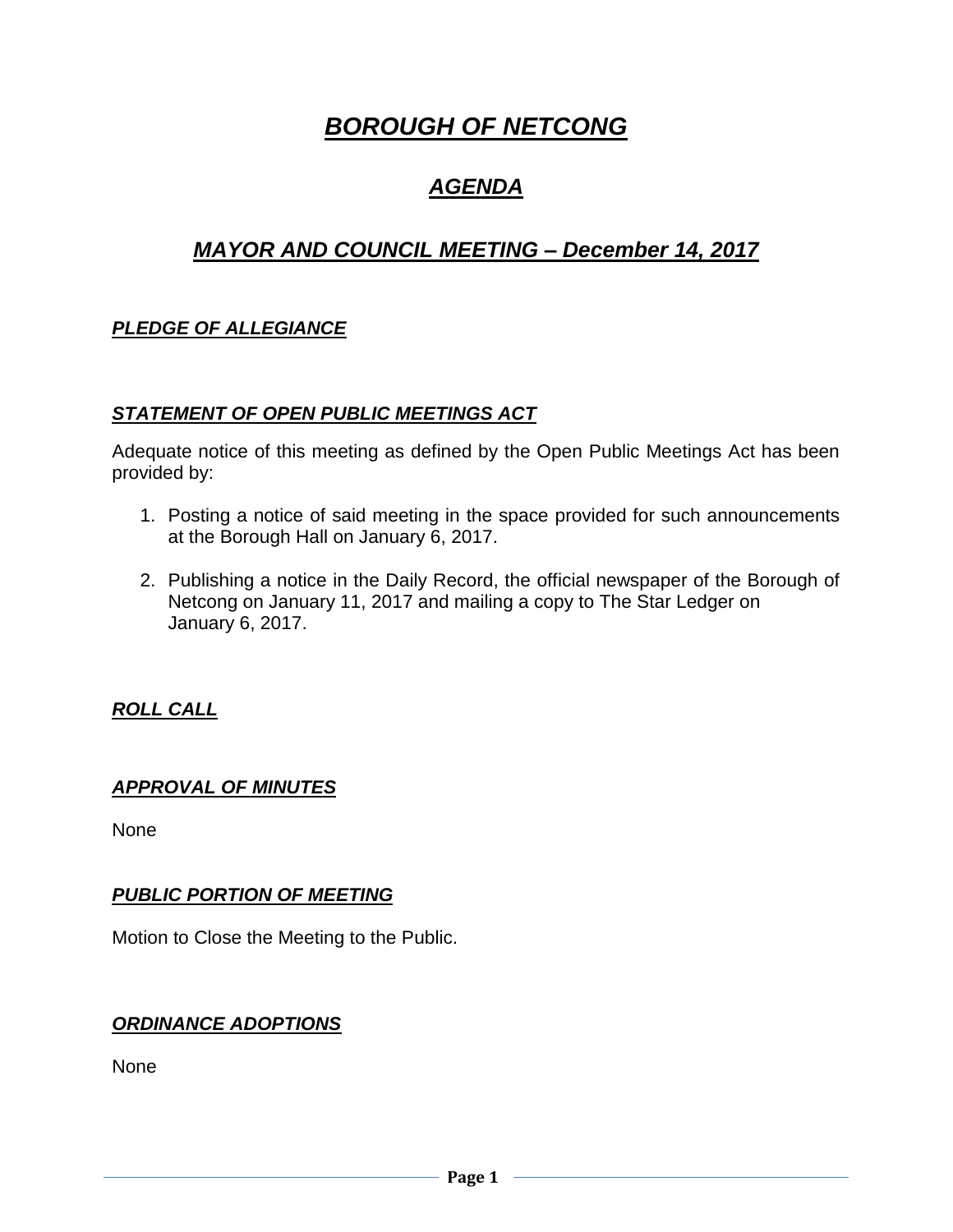## *CORRESPONDENCE*

None

## *BOROUGH ADMINISTRATOR REPORT*

## *COMMITTEE REPORTS*

| Finance & Insurance:                                                                     | E. Still     | J. Sylvester |
|------------------------------------------------------------------------------------------|--------------|--------------|
| Economic Development:                                                                    | R. Hathaway  | E. Still     |
| <b>Public Safety:</b><br>(Police, Fire, Rescue)                                          | J. Sylvester | E. Koster    |
| Dept. of Public<br>Works & Utilities:                                                    | E. Koster    | R. Hathaway  |
| Recreation:                                                                              | P. Butler    | T. Laureys   |
| <b>Public Services:</b><br>(Human Services<br>Recycling & Solid<br><b>Waste Disposal</b> | T. Laureys   | P. Butler    |

## *OLD BUSINESS*

1. Dulari Sawhney –Water Leak - Attorney Opinion

#### *NEW BUSINESS*

None

## *PRIVILEGE OF THE FLOOR TO THE COUNCIL*

## *MAYOR'S COMMENTS*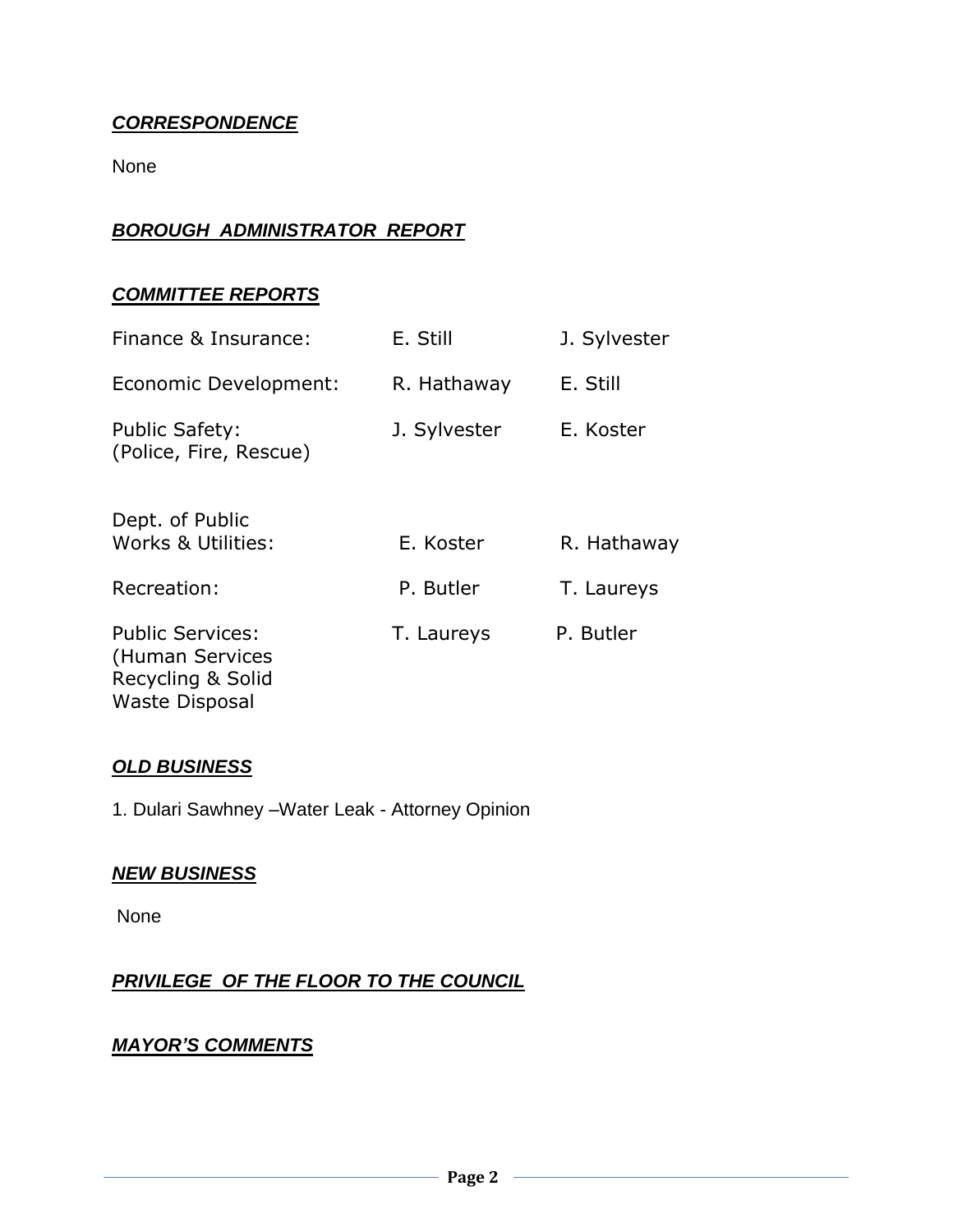## *RESOLUTIONS*

#### **1. Resolution 2017-118-** Transfer Resolution for Current Fund

**2. Resolution 2017-119-** Authorizing the Cancellation of Small Balances Under the Amount of \$10.00

**3. Resolution 2017-120-** Authorizing a Shared Service Agreement with the Borough of Stanhope for the Furnishing of Emergency Management Coordinator Services

#### *ORDINANCE INTRODUCTIONS*

None

#### *REPORTS*

Motion to Incorporate All Reports into the Minutes

#### *BILLS*

Motion to Pay All Bills When Funds are Available

## *PUBLIC PORTION OF MEETING*

Motion to Close the Meeting to the Public.

## *CLOSED SESSION*

None